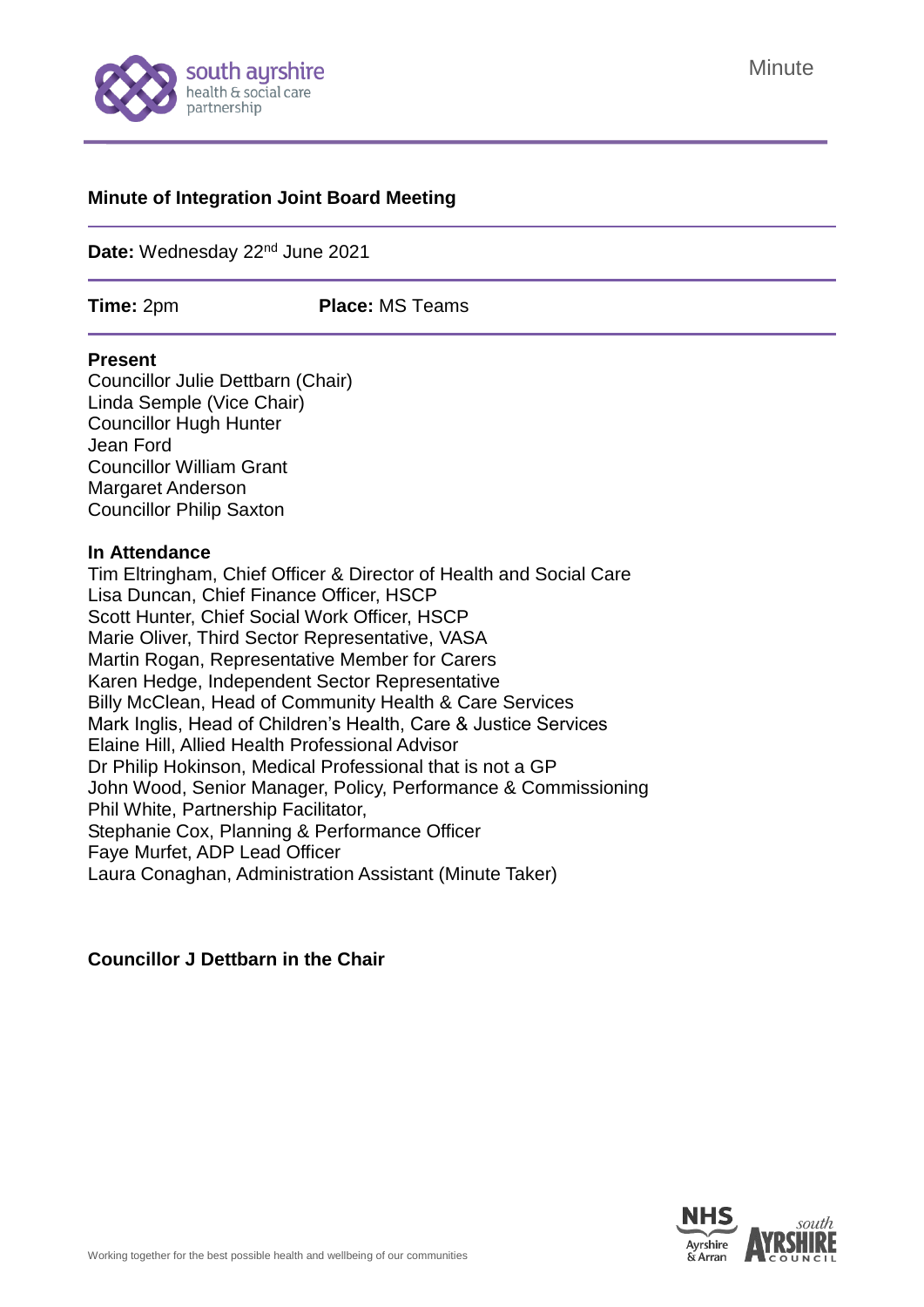

# **Apologies for Absence**

1. Apologies for absence were received on behalf of Ewing Hope, Rosemary Robertson and Dr Simon Farrell.

**Declarations of Interest**

2. There were no Declarations of Interest.

**Minute of Previous Meeting**

3. The minute of the meeting held on  $26<sup>th</sup>$  May 2021 [\(previously circulated\)](https://www.south-ayrshire.gov.uk/health-social-care-partnership/documents/item%203%20-%20ijb%20minute%2025.11.20%20ijb%202020%2012%2016.pdf) was approved by the Board.

# **Matters Arising**

- 4. Public Health Update Report The Board was advised that an update will be provided by Public Health at the meeting in October 2021. Lynn McNiven will lead on this.
- 5. Public Involvement Network Representation on IJB The Board was advised that a request for notes of interest has been distributed, Kenny Mine is assisting.
- 6. Staffing Proposals The Board was advised that the administration co-ordinator post has been withdrawn and the Performance Data Assistant post is expected to be filled in the next few months.

# **Chief Officer's Update Report**

- 7. The Chief Officer noted that the number of Covid-19 cases have been rising which is having an impact on hospital services due to the increase of people requiring care. It was noted that the acute services are under immense pressure currently due to increased number of people requiring hospital beds. The Chief Officer confirmed that Social Work Services staff continue to work from home however this will continue to be reviewed following risk assessments and Scottish Government guidance.
- 8. The Chief Officer noted that there has been some traction following the revamp of the Strategic Planning Advisory Group and linkages between the Locality Planning Groups and 3<sup>rd</sup> Sector companies has been improving. J Wood confirmed that Marie Oliver, VASA, has been appointed as Vice Chair of the SPAG, which is an important and useful appointment due to already well established links with Locality Planning Groups and outside organisations.

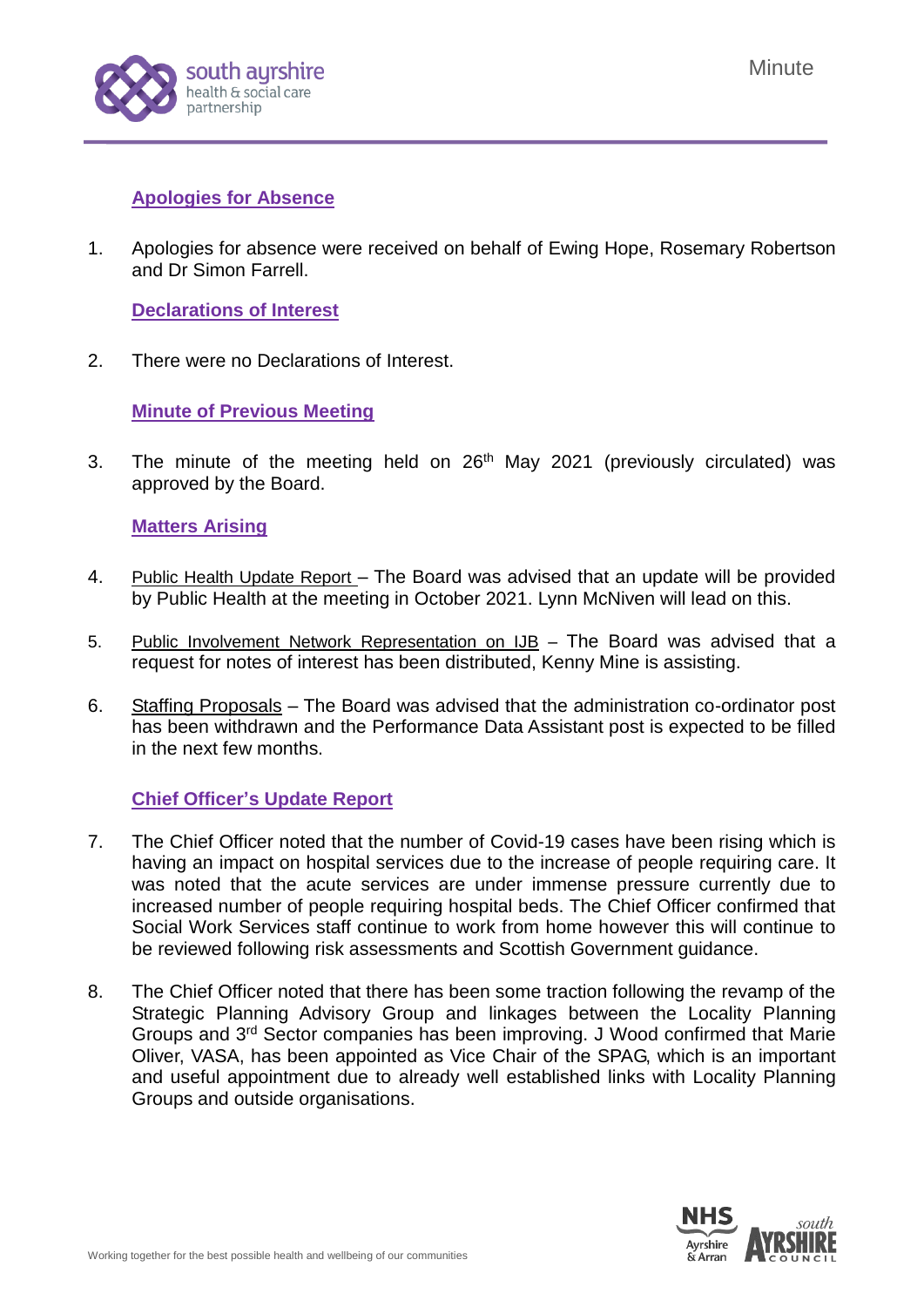

9. The Chief Officer confirmed that additional Integration Joint Board Briefing sessions will take place over the summer recess period to allow for the Board and all Elected Members to review the publication of the Feely Report and the National Care Services Consultation.

### 10. **The Integration Joint Board noted the contents of the report.**

# **Annual Accounts**

11. The Chief Finance Officer provided the Board with a copy of the unaudited annual accounts and confirmed that the external auditor, Deloitte are auditing these at present. The Chief Finance Office noted that the External Auditors will prepare a report and this will be presented to the Board in September 2021.

### 12. **The Integration Joint Board noted the verbal update by the Chief Finance Officer on the unaudited annual accounts.**

# **Financial Outturn 2020-21**

- 13. The Chief Finance Officer confirmed that there is an outlined underspend in the unaudited annual accounts of £10.205m, which includes the Lead Partnership underspend and additional funding to support Covid-19 spends. The Chief Finance Officer confirmed that South Ayrshire Council were underspent by £8.128m, the NHS underspent by £0.550m and the Lead Partnership arrangements underspent by £1.527m.
- 14. The Chief Finance Officer confirmed that due to non-reoccurring funding during 2020- 21, it has made it harder to plan medium and long term financial goals for 2021-22. It was noted that the debt owed to South Ayrshire Council requires to be repaid by end of 2022. The Chief Officer confirmed that the issue of non-reoccurring funding is an issue felt throughout Scotland.

#### 15. **The Chief Finance Officer was thanked for a clear and concise paper. The Board agreed to note the contents of the paper.**

#### **Reserves Position & Investment Proposals**

- 16. The Chief Finance Officer confirmed that with the underspend of £10.205m, that £6.355m has been earmarked for specific purposes and £3.851m yet to be committed.
- 17. In relation to uncommitted funds, the Chief Finance Officer stated:

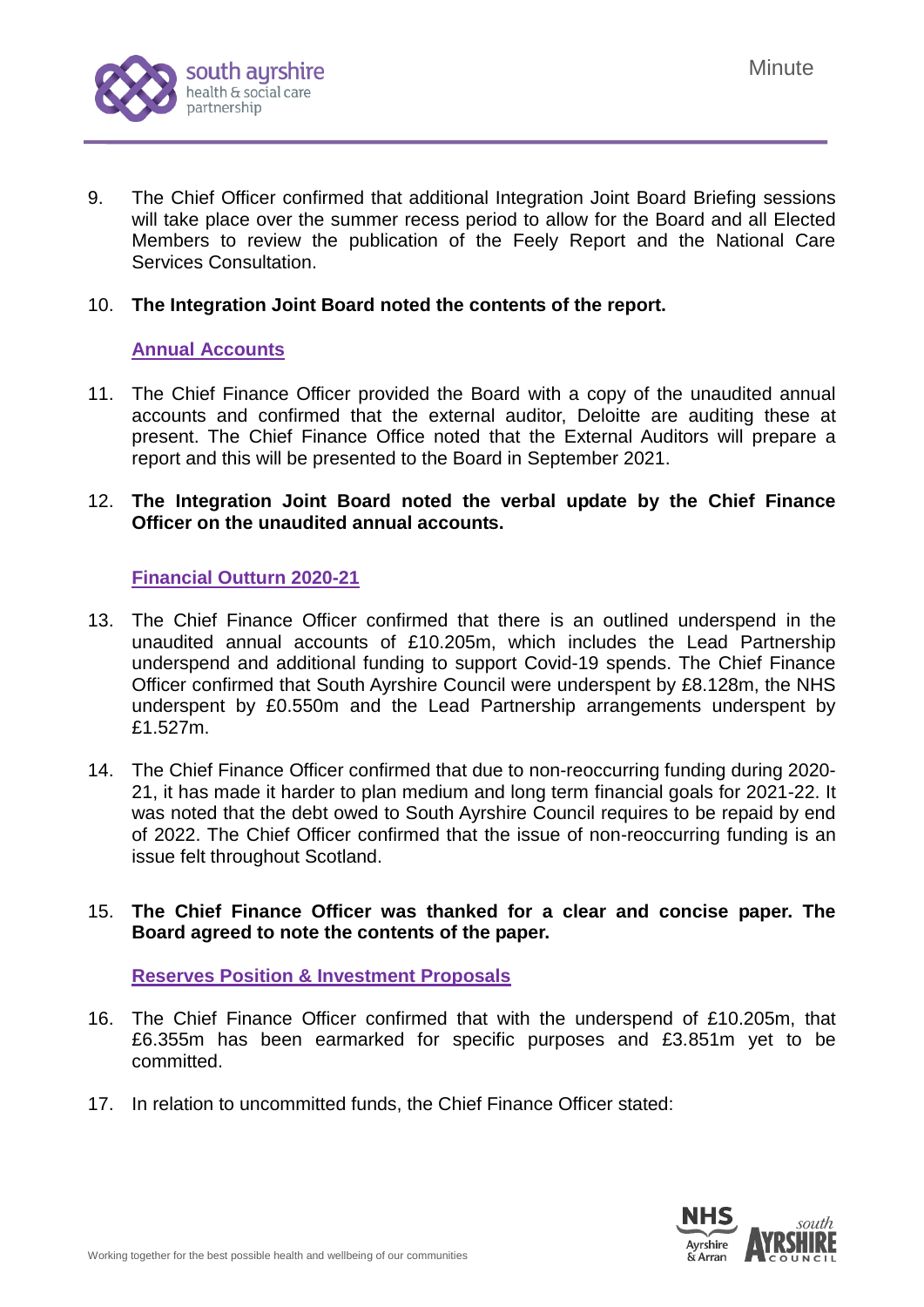

"The uncommitted reserve can be used for specific purposes as detailed in the Reserves Strategy. Funds are set aside to deal with unexpected events and emergencies, otherwise known as financial planning or uncommitted reserves held to meet:

- Cost of potential commitments that may occur in the short to medium term
- To fund capacity with service priorities as set out in the Strategic Plan."
- 18. The Chief Finance Officer noted that funds have been requested to be set aside for Adult Nursing and Learning Disability work. Dr Hodkinson highlighted the high number of delayed discharges and queried if some funds should be focused on reducing this. The Chief Finance Officer confirmed that £1m was invested in reablement during the 2021 period and further funding presentations will be made in relation to this when they are ready.

#### 19. **The Board agreed to note the contents of this report.**

#### **Alcohol & Drug Partnership (ADP) Budget Report**

- 20. The Chief Social Work Officer highlighted that there was an emergency on drug related deaths within Scotland currently however, South Ayrshire ADP is "ahead of the game" on completing a learning review. It was noted that a full report on work streams will be presented to the Board in the future.
- 21. F Murfet stated that a letter was issued from the Scottish Government confirming that South Ayrshire ADP's baseline funding for 2021-22 will be £3,715,311. F Murfet noted that the First Minister has also confirmed an additional £50m to support the National Mission to reduce Drug Related Deaths in Scotland, which sees an additional £68,382 allocated to South Ayrshire.
- 22. **The Vice-Chair requested a further paper to be submitted to the Board to show a breakdown of how funding will be spent.**
- 23. **The Chief Social Work Officer & F Murfet thanked for their work within the ADP. The Board agreed to note the contents of this report.**

#### **Children's Services Plan Annual Report**

- 24. M Inglis stated that the an initial South Ayrshire Children's Services Plan was published in April 2017 with a refreshed plan issued in 2020. M Inglis confirmed that the plan sets out the following 5 priorities for the period of 2020-23:
	- 1. Outstanding Universal Provision;
	- 2. Tackling inequalities:
	- 3. Love and Support for our Care Experience Young People and Young Carers;

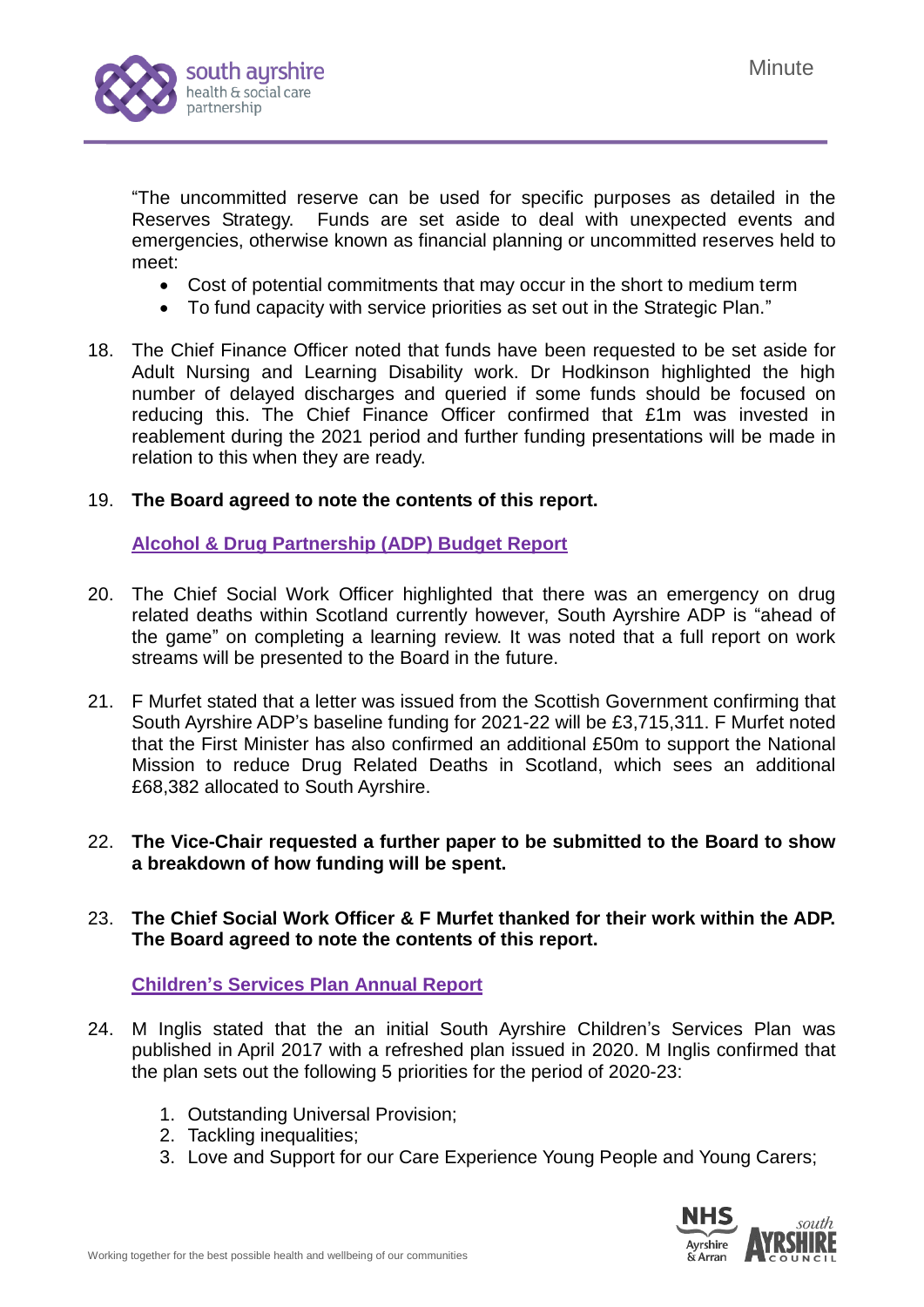

- 4. Good Physical, Mental Health and Wellbeing and;
- 5. Promoting Children's rights.
- 25. M Inglis highlighted that since the implementation of this plan, there has been a 43% reduction in children and young people being referred to the Children's Reporter. M Inglis confirmed that this plan was created prior to Covid-19 measures being put in place however high-level support still remains in place for Child Protection cases and Out with Authority Placements.
- 26. Councillor Grant thanked M Inglis and his team for the report and noted it felt like a breath of fresh air in relation to Children's Services. The Vice-Chair seconded this and highlighted the great outcomes/impacts throughout the report.

# 27. **The Board agreed to note the contents of this report.**

# **Primary Care Improvement Plan**

Vicki Campbell, Head of Primary and Urgent Care Services, was welcomed to todays meeting and thanked for her time.

- 28. V Campbell confirmed that the Primary Care Improvement Plan was required to be presented to all 3 Integration Joint Boards in Ayrshire due to not being presented since December 2019. V Campbell noted that East Ayrshire Health & Social Care are the Lead Partnership for the implementation of the Primary Care Improvement Plan however, this was stepped down in until October 2020 to allow for focused efforts to be made in relation to the Covid-19 pandemic.
- 29. V Campbell stated that there has been a significant recruitment process within the last 3 years in Pharmacotherapy Services with 123 staff being recruited to allow for every GP Practice in Ayrshire & Arran to have access to a Pharmacotherapy service by March 2022.
- 30. P White noted that the Primary Care Team is a huge team and there have been significant improvements made over the last 3 years. P White thanked V Campbell and her team for all their hard work. The Chief Officer wholly endorsed the report and agreed that East Ayrshire HSCP have led on the implementation of the plan very well. The Chief Officer advised that there is a huge amount of work required to engage in an effective and collaborative way with colleagues to allow for early intervention to work effectively within our communities.
- 31. **The Board agreed to note the contents of the report.**